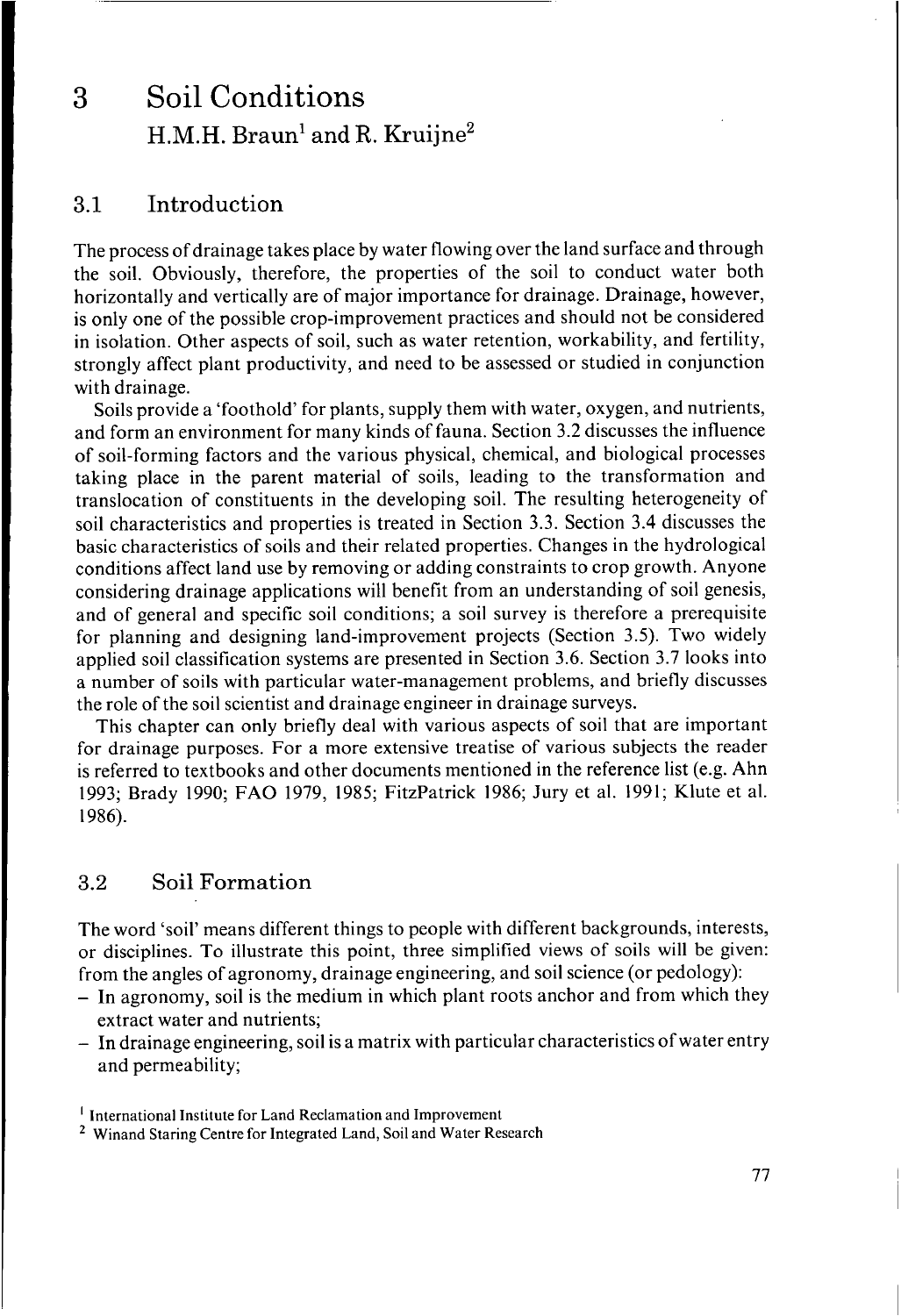- In pedology, soil is that part of the earth's crust where soil has formed as a result of various interactive processes. This section discusses the pedological base of soil formation.

Soils are formed in the upper part of the earth's crust from 'parent material' that consists of rock, sediment, or peat. Soil formation is more than the weathering of rocks and minerals, because the interactions between the soil-forming factors are manifold. FitzPatrick **(1986)** gives a highly readable account of soil formation.

Table **3.1** presents an overview of the factors and processes by which soils are formed, the basic soil characteristics and properties, and the related agricultural qualities of land and soil.

# **3.2.1** Soil-Forming Factors

To a large extent, the soil-forming factors in Table **3.1** are interdependent, influencing one another in different ways. This explains the occurrence of a wide variety of soils. For example, the organisms (vegetation and fauna) are strongly influenced by the climate, and topography is influenced by parent material and time.

#### *Climate*

Climate has a major influence on soil formation, the two main factors being temperature and precipitation.

In warm moist climates, the rate of soil formation is high, because of rapid chemical weathering and because such conditions are conducive to biological agents that produce and transform organic matter. This rapid soil formation in warm moist climates often leads to deep, strongly weathered soils.

In cold dry climates, the rate of soil development is low, because chemical weathering is slow, and because biological agents do not thrive in cold or dry environments.

In warm dry environments, soils develop because of physical weathering through the heating and cooling that breaks **up** rocks.

In cold moist climates, soils develop through the physical effects of freezing and thawing on rocks and soil constituents. Soils formed under cold conditions are generally thin and only slightly weathered.

# *Parent Material*

Soils develop in a certain climate, within a particular landform, and on a particular parent material or parent rock. The nature of the underlying parent rock from which the soil develops greatly determines the intermediate or final product of the pedogenetic (= soil-forming) process. For example, a sandstone develops into a sand; acid rock develops into a poor acid soil. Because the parent material is so important for soil formation, the rock type is often chosen as a criterion for subdividing or grouping soils (Section **3.6).** 

#### *Topography*

Soil forms within a topography that can be flat, nearly flat, slightly sloping, moderately sloping, or steeply sloping. Each landform is characterized by a particular slope or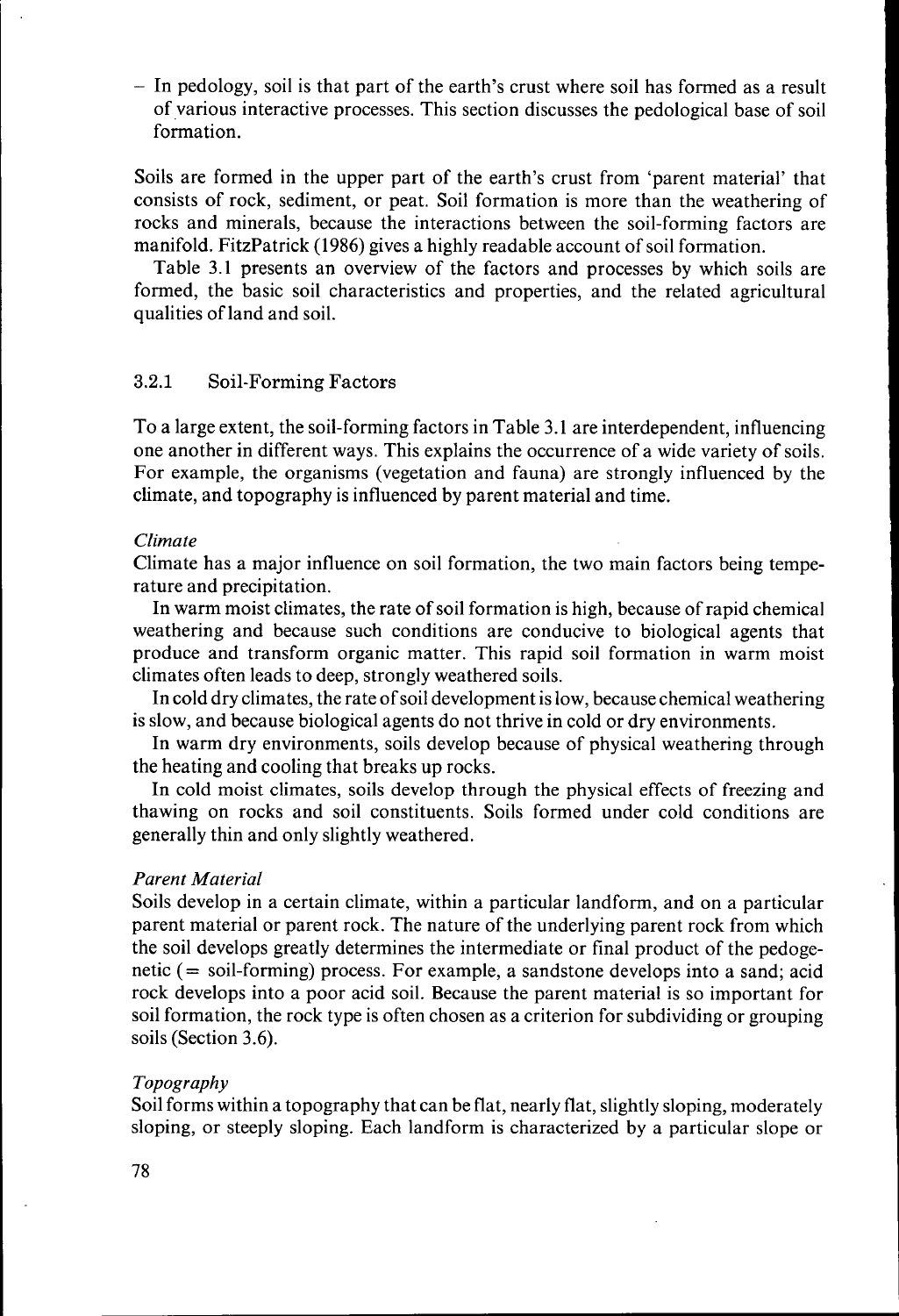| quanties of soil and land (after vall beets 1979)           |            |                                                                                                                                                                                            |
|-------------------------------------------------------------|------------|--------------------------------------------------------------------------------------------------------------------------------------------------------------------------------------------|
| Soil forming factors<br>(Section 3.2.2)                     |            | Parent material<br>Topography<br>Climate<br>Organisms (flora and fauna)<br>Time<br>Human activity                                                                                          |
| Soil forming processes<br>(Section $3.2.3$ )                |            | Physical<br>Chemical<br>Biological                                                                                                                                                         |
| Vertical and horizontal<br>differentiation<br>(Section 3.3) |            | Soil profile<br>Heterogeneity                                                                                                                                                              |
| Basic soil characteristics<br>(Section 3.4.1)               |            | Texture<br>Mineral composition<br>Physico-chemical characteristics of clay<br>Organic matter                                                                                               |
| Soil properties<br>(Section 3.4.2)                          |            | Physical, chemical and biological<br>properties of the solid, liquid and gaseous phase                                                                                                     |
| Agricultural qualities                                      | Land       | Climate<br>Topography, slope<br>Hydrology<br>Soil pattern<br>Accessibility, trafficability ·                                                                                               |
|                                                             | Whole soil | Nutrient availability or fertility:<br>- Cation exchange capacity<br>- Acidity<br>Salinity and sodicity<br>Water retention<br>Groundwater depth & quality<br>Vertical variation in texture |
|                                                             | Topsoil    | Infiltration<br>Structure stability<br>Workability<br>Erodibility                                                                                                                          |
|                                                             | Subsoil    | Depth<br>Water transmission                                                                                                                                                                |

Table 3.1 Soil forming factors and processes, basic soil characteristics and properties, and the agricultural qualities of soil and land (after Van Beers 1979)

sequence of slopes, and also by a particular parent material. Soil formation is related to the geomorphology (or landform), mainly because the movement of water and solids is affected by the slope of the land. The hydrological conditions play an important role in soil formation. These conditions alter when irrigation or artificial drainage is introduced. Thus, human interference will in time lead to changes in soil properties.